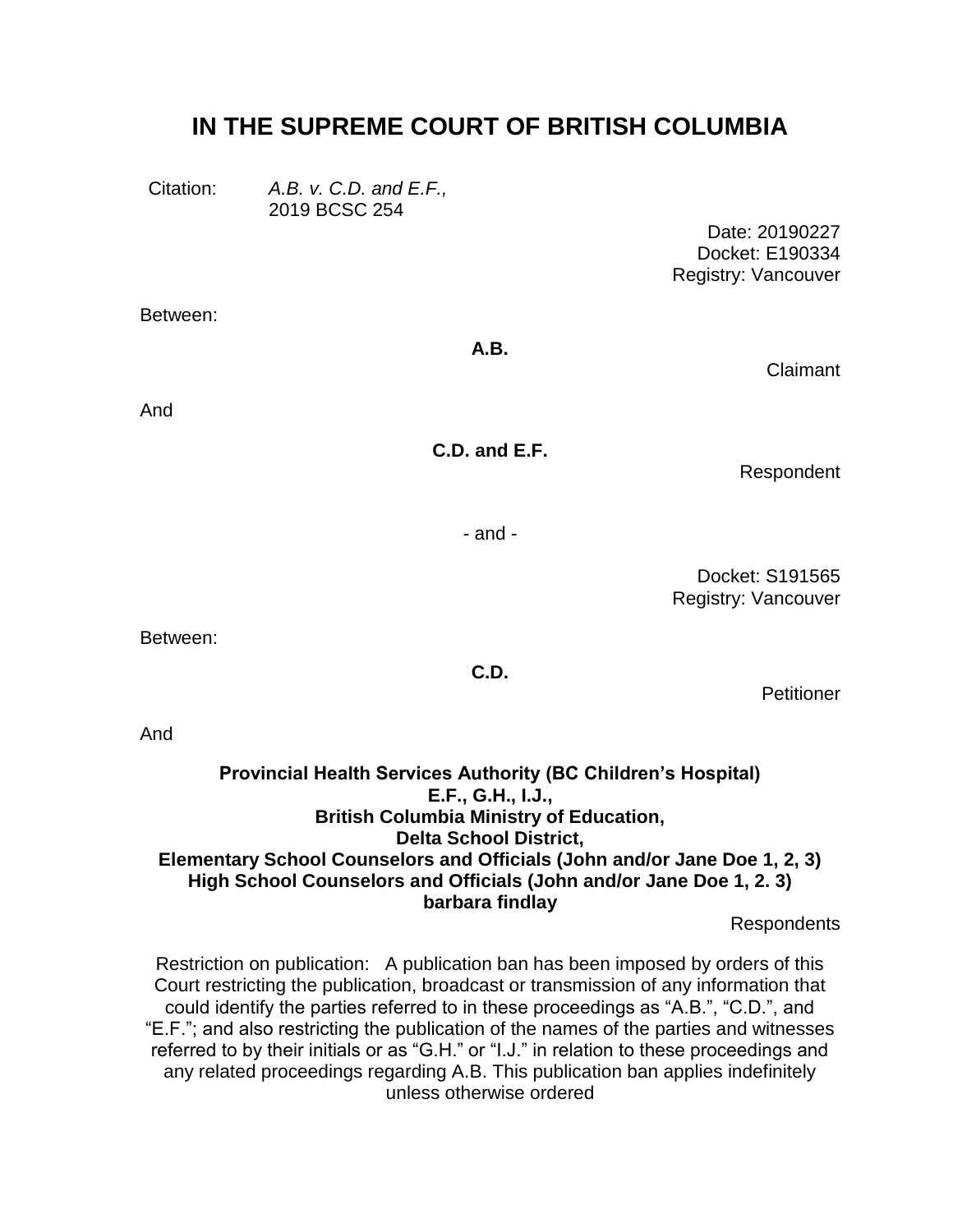Corrected Judgment: The cover page has been changed and the style of proceedings and paragraphs 2, 18, 55, 57, 66 and 68 have been amended to anonymize names of parties to comply with 2019 BCSC 603

Before: The Honourable Mr. Justice Bowden

# **Reasons for Judgment**

| <b>Counsel for Claimant:</b>                                                                             | b. findlay, Q.C.<br>K. Scorer               |
|----------------------------------------------------------------------------------------------------------|---------------------------------------------|
| Counsel for C.D.:                                                                                        | H. Dunton                                   |
| <b>Counsel for Provincial Health Services</b><br>Authority and I.J.:                                     | M. Skorah, Q.C.<br>S. Hamilton              |
| Counsel for E.F.:                                                                                        | J. Lithwick                                 |
| Counsel for barbara findlay:                                                                             | C.E. Hunter, Q.C.                           |
| Counsel for G.H.:                                                                                        | J. Meadows<br>D. Liu                        |
| Counsel for British Columbia Ministry of<br><b>Education and Attorney General of British</b><br>Columbia | R. Danay                                    |
| Counsel for National Post Newspaper and<br>Vancouver Sun Newspaper:                                      | R. Anderson, Q.C.<br>S.A. Dawson            |
| Place and Date of Hearing:                                                                               | Vancouver, B.C.<br>February 19 and 20, 2019 |
| Place and Date of Judgment:                                                                              | Vancouver, B.C.<br>February 27, 2019        |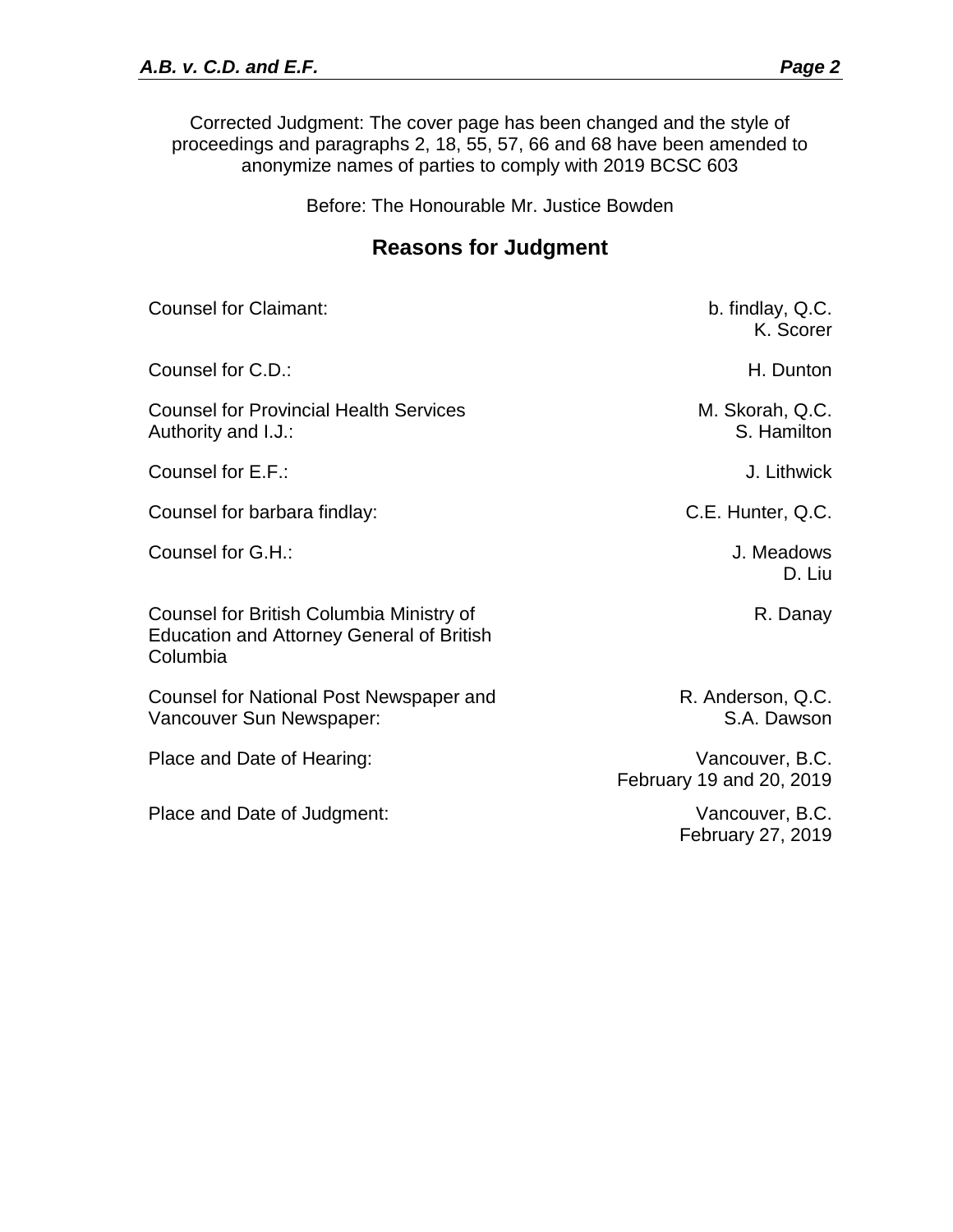#### **Introduction**

[1] Three applications are before the court.

[2] The first is by "A.B." who was born on October 18, 2004. He is described as a transgender boy who was assigned female at birth. He has commenced proceedings by Notice of Family Claim and now applies for various orders under the *Family Law Act*, S.B.C. 2011, c. 25, the most important one being that the court find it to be in his best interests to undergo medical treatment for gender dysphoria including hormone treatments.

[3] The second application is by C.D., who is A.B.'s father. He has filed a Petition and now seeks an interlocutory injunction until April 5, 2019, when the Petition may be heard, by way of an order extending an injunction granted by the Provincial Court of B.C. that restrains gender transition treatments for A.B. until February 19, 2019. The order by the Provincial Court has been extended by this court until this decision is released.

[4] The third application is for an order anonymizing the names of some of the parties in these proceedings and counsel for A.B. and an order banning the publication of anything that could lead to the identification of the parties. A.B.'s mother is referred to in these reasons as "E.F."

[5] These reasons reflect the brevity of the submissions made to the Court and the need for this decision to be released expeditiously.

## **Procedural Matters**

[6] A.B. and C.D. obtained orders under Rule 10-9 of the Supreme Court Family Rules that their applications could be brought on short notice.

[7] A.B. seeks final orders in a defended family law case which was commenced by the filing of a notice of family claim. Rule 10-11 provides that such an applicant must apply for the orders sought by way of a summary trial application under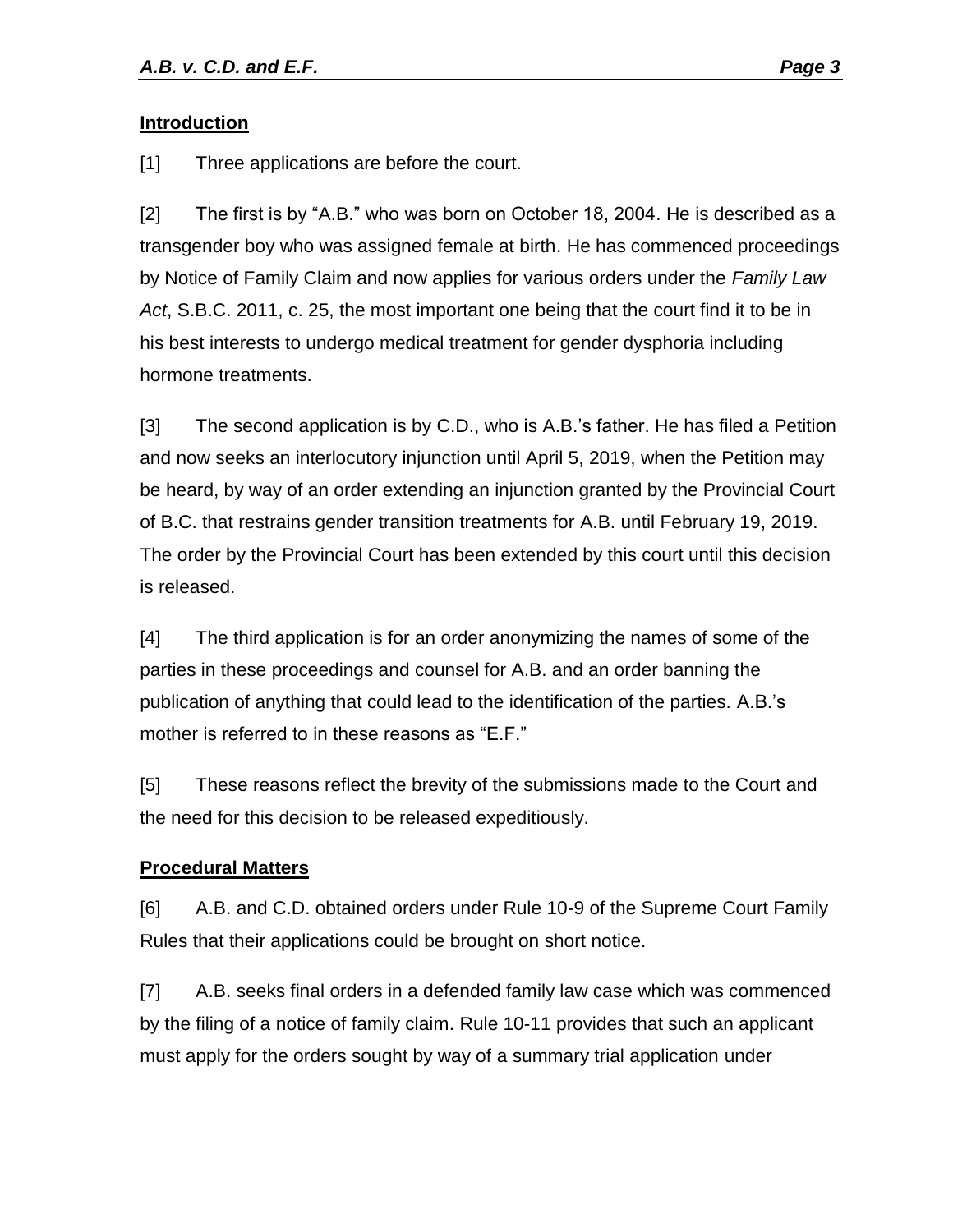Rule 11-3. While that has not been expressly done, I have proceeded on the assumption that A.B.'s application is for judgment under that Rule.

[8] Both A.B. and C.D. rely on expert opinions that have been filed with their applications. While the expertise of the authors of the opinions is apparent from the material filed, their reports (in the form of affidavits) have not complied with all of the requirements of Rule 13-6. None of the parties objected to the admission of the expert opinions based on such non-compliance. I have accepted the expert opinions under Rule 11-3 (5) and find them to be admissible even though they do not conform with Rule 13-6(1).

[9] While the parties have not conformed strictly with the rules, none of the ten lawyers present in the courtroom raised any objection to the procedures followed.

[10] Keeping in mind the object of the Supreme Court Family Rules, it is my view that any procedural irregularities in these proceedings should not trump the important substantive issues that must be decided.

## **Background**

[11] A.B. was born on October 18, 2004. Since age 11, A.B. has gender identified as a male. He informed his school counsellor of that when he was 12 years old and in Grade 7.

[12] He is presently enrolled in Grade 9 at high school under his chosen male name and is referred to by his teachers and peers as a boy and with male pronouns. He has transitioned socially to being a boy. To respect his gender identity, in this decision, the court will refer to A.B. using male pronouns.

[13] With his mother's help, A.B. sought medical assistance to allow him to begin a physical transition to a boy. He was seen by I.J., a registered psychologist experienced in treating children with gender dysphoria, on a number of occasions.

[14] I.J. provided an assessment in February 2018 and a further assessment and treatment plan on April 30, 2018. He concluded that A.B. met the diagnostic criteria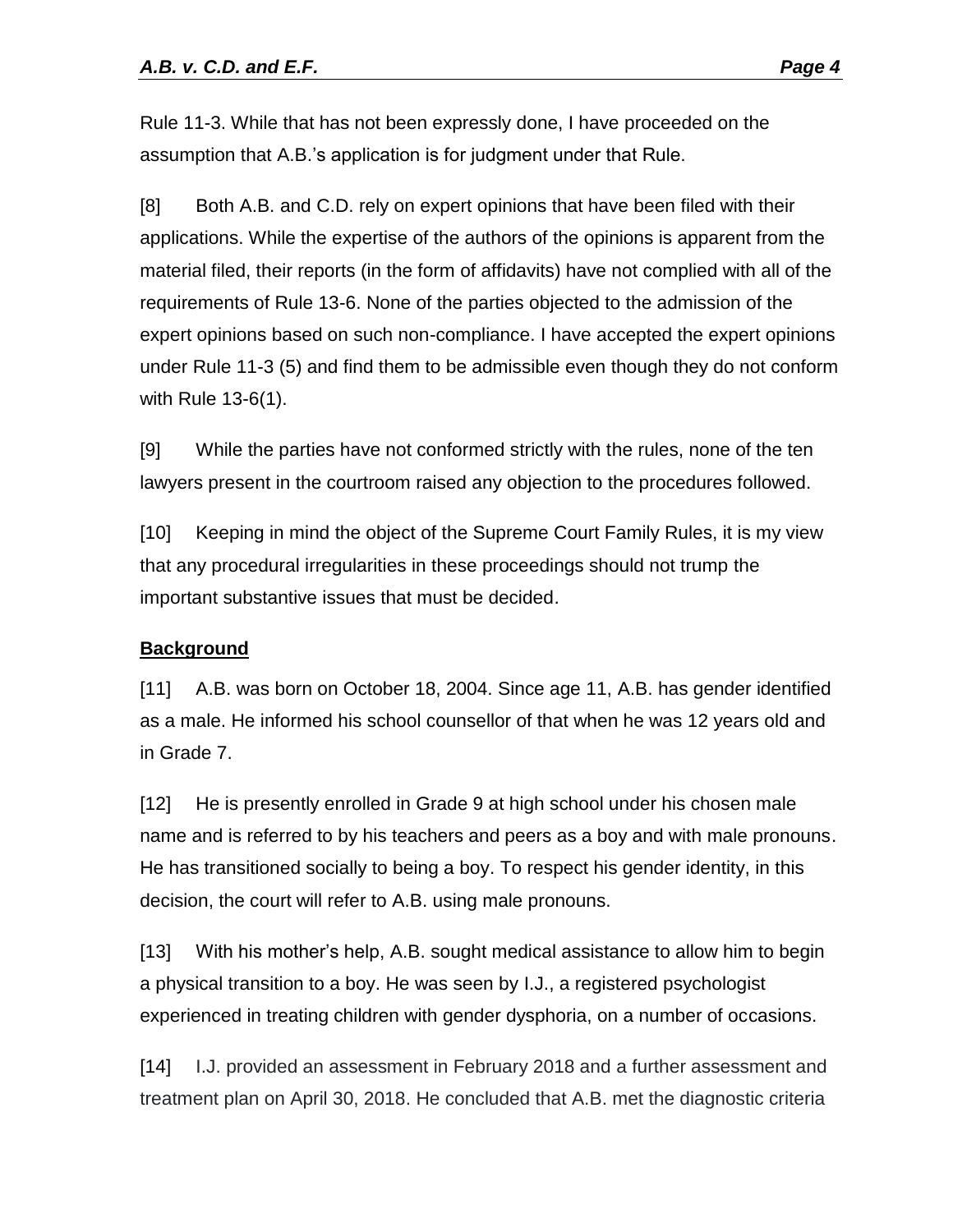in adolescents of DSM V and diagnosed him with gender dysphoria. Simply stated, gender dysphoria is a condition where an individual experiences significant distress as a result of the gender they were assigned at birth.

[15] The following is a summary of I.J.'s findings:

[A.B.] has been persistently and consistently identifying himself as male. He presented with a marked incongruence between his affirmed gender and his assigned sex. This has affected his social emotional development and daily functioning. [A.B.] presents with a strong desire to be viewed, perceived, and treated as male in all his daily activities. He also expressed a strong desire to get rid of his female sex characteristics and alternatively, get more male sex characteristics someday in the future. With these presented symptoms, [A.B.] meets the diagnostic criteria of gender dysphoria in adolescents.

[A.B.] appears to meet the WPATH's SOC 7 treatment recommendation for hormone treatment. With his significant gender dysphoria, I believe he would be a good candidate for this treatment. I would like to recommend [A.B.] to see the endocrinology and diabetes unit at the BCCH, to further determine if he is an appropriate candidate for this treatment.

[16] Following I.J.'s recommendation that A.B. be seen at BC Children's Hospital ("BCCH"), C.D. took A.B. to his family physician and he was referred to the Gender Clinic at BCCH on June 11, 2018.

[17] In his affidavit, D.M., a pediatric endocrinologist and medical director of the BCCH Gender Clinic says that he has seen over 300 children and youth who had issues regarding their gender identity and he has been involved in the treatment of those issues. As a result of the increasing number of patients with gender issues, the Gender Clinic was established to assist and treat them. The clinic is formally within the Department of Endocrinology but a coordinated cross-disciplinary approach is taken in relation to gender issues. The clinic is guided in its care by the World Professional Association for Transgender Health and the Endocrine Society 2017 Clinical Practice Guidelines. He states further that the resources of the Gender Clinic allow a full, detailed and careful assessment of the appropriate treatment that is in the best interests of the child.

[18] At BCCH, A.B. was seen by G.H., a physician and specialist in the field of pediatric endocrinology, on August 14, 2018.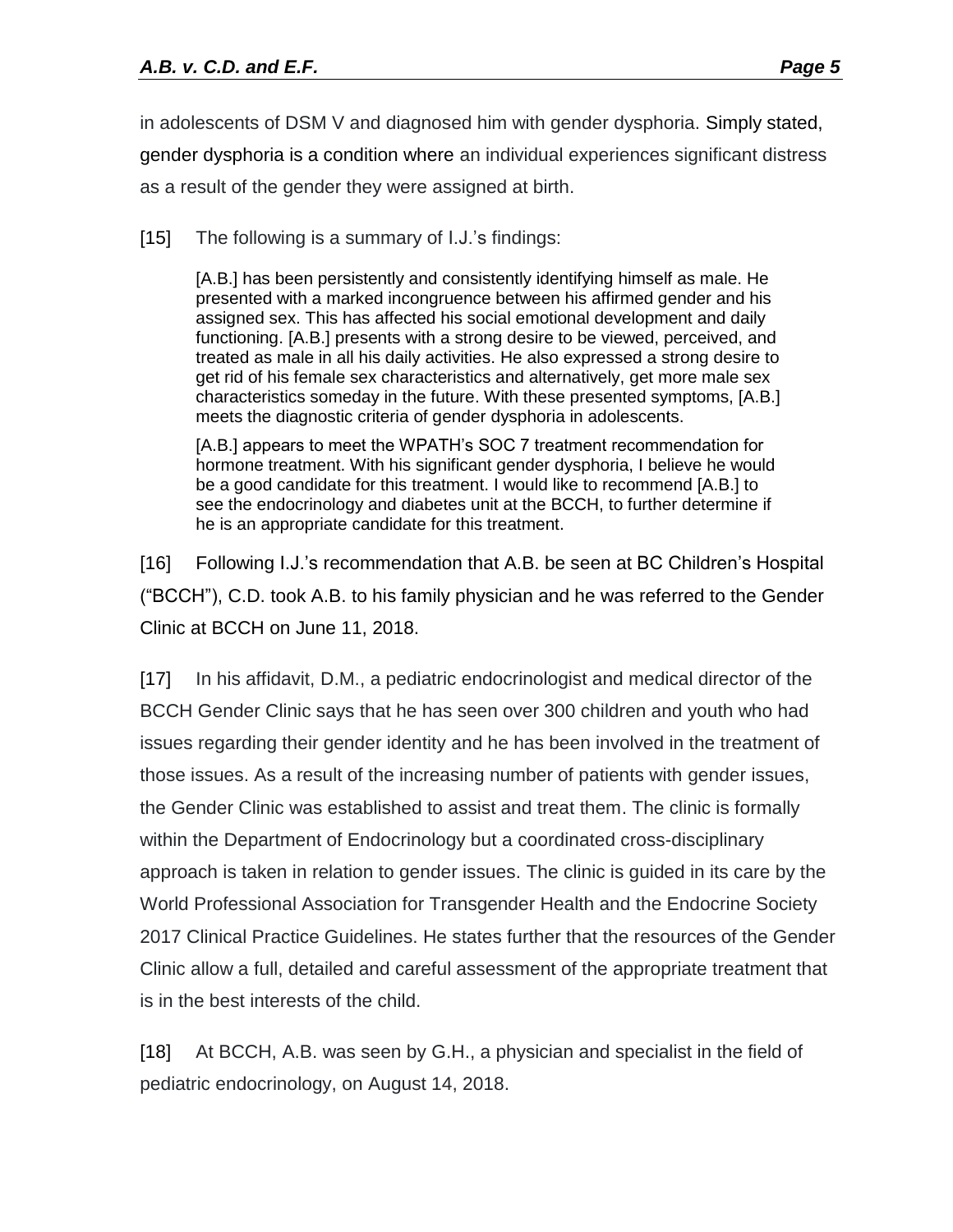[19] Following G.H.'s assessment of A.B. he concluded that hormone therapy appeared reasonable and in A.B.'s best interests. In his affidavit of February 9, 2019, G.H. states that he discussed with A.B. and his mother the nature, consequences and foreseeable risks and benefits of testosterone hormone therapy. A.B. and his mother signed a detailed form entitled, "Informed Consent Form – Testosterone Therapy for Gender Dysphoria".

[20] G.H. deferred the initiation of testosterone therapy to allow time for C.D. to be presented with information about the therapy at the Gender Clinic. On August 19, 2018, C.D. emailed the Gender Clinic and advised that he did not consent to the testosterone therapy for A.B.

[21] A social worker at the Gender Clinic made numerous attempts to schedule C.D. for a meeting with G.H. but was not successful.

[22] G.H. wrote to C.D. on December 1, 2018 advising that his consent was not required as A.B. was capable of consenting to the treatment.

[23] On December 14, 2018, C.D. commenced proceedings in the Provincial Court of B.C. and a hearing was scheduled for January 14, 2019. The hearing proceeded without notice to A.B. On January 14, 2019, the Provincial Court ordered that gender transition treatment of A.B. be suspended until January 28, 2019. On January 28, 2019, the Provincial Court extended the restraining order until February 19, 2019 to allow C.D. to commence proceedings in the Supreme Court.

[24] On January 8, 2019, G.H. consulted with A.B. and his mother. A.B. informed him that he was having "bad dysphoria" and worsening discomfort with his physical body as other boys his age were progressing through puberty. A.B. also informed him that he had attempted suicide in March 2018. I.J. and A.B.'s mother expressed their view to G.H. that A.B.'s suicide attempt was linked to his gender dysphoria.

[25] G.H. expresses the view that the delay of hormone treatment is not a neutral option because A.B. is experiencing ongoing and unnecessary suffering and continued gender dysphoria. He opines that when youth are provided with affirming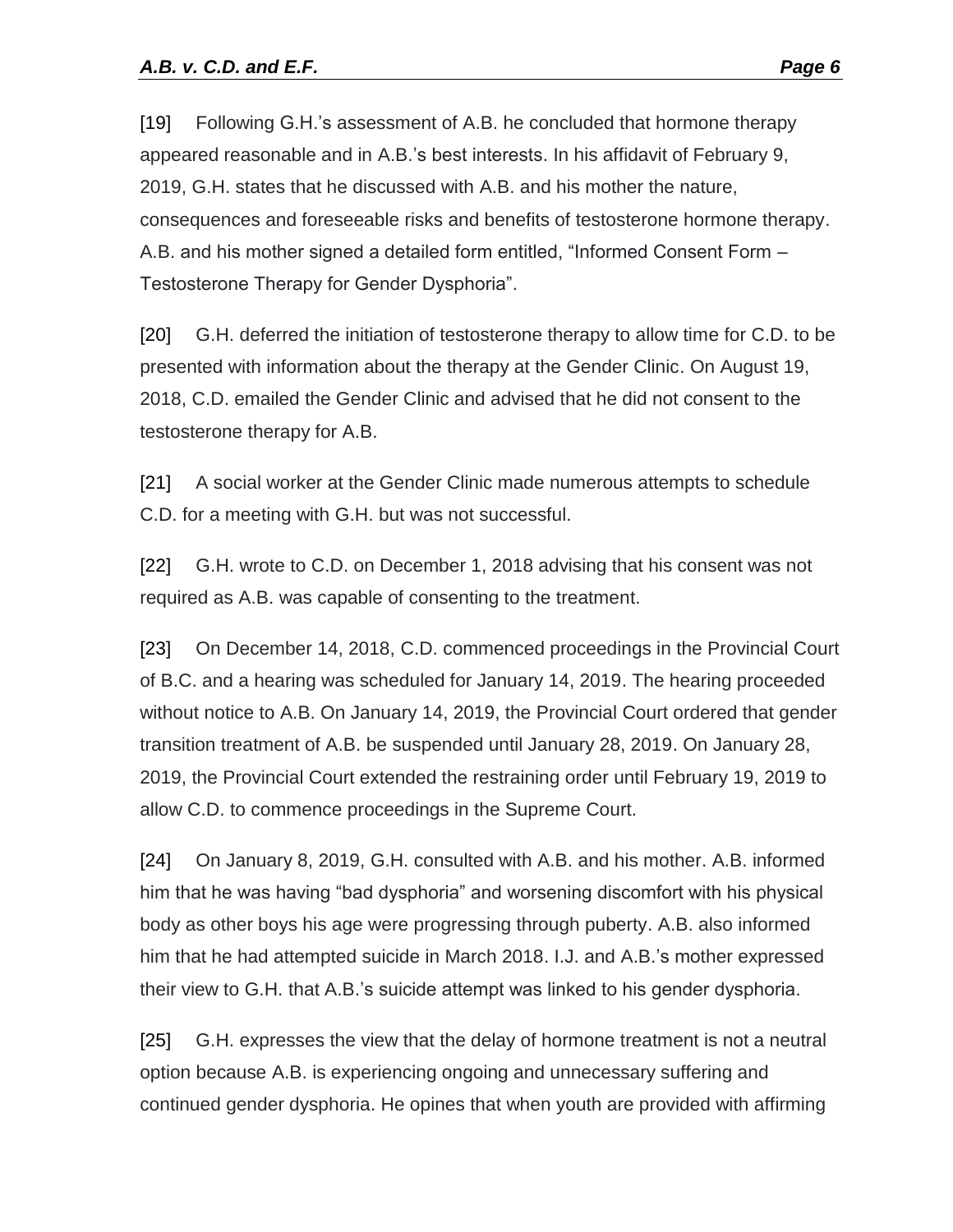hormone therapy they may have an improvement of gender dysphoria and relief from other co-morbid mental issues. He says that they are also less likely to suffer from harassment and victimizations by others.

[26] Significantly, G.H. expresses his concern that continued delay in hormone treatment will place A.B. at risk of suicide.

[27] On February 4, 2019, a team of professionals at the BCCH met to discuss A.B.'s care. The team included G.H., A.V., director of PHSA Ethics Services, D.M., A.S., acting Division Head of Endocrinology and Diabetes and several members of the hospital's gender nursing team. The team concluded that another capacity assessment should be done and that A.B. should continue to be evaluated for hormone therapy pending a decision of this court.

[28] G.H. referred A.B. to A.C., a psychiatrist in the mental health department of BCCH, to obtain her assessment of his capacity for informed consent regarding testosterone treatment.

[29] A.C. and P.N. met with A.B. both alone and then with his mother on February 7, 2019. A.C. concluded that A.B. had the capacity for informed consent. A summary of A.C.'s impression is as follows:

[A.B.] is a 14 year old youth who has demonstrated capacity for informed consent regarding testosterone treatment. He has an understanding of gender dysphoria, the side effects and risks of the proposed treatment of testosterone, the proposed alternatives and he is able to demonstrate a reasonable appreciation for the consequences of the treatment. His cognitive abilities are judged to be intact and appropriate for his developmental stage. There is no indication on mental status examination or by his answers that his decision is influenced by depression, anxiety or psychosis. He does not describe any systemic influences that are unduly affecting his decision to pursue testosterone treatment.

[30] I.J. and G.H., have also assessed A.B. as competent to consent to the hormone treatment proposed for him.

[31] In his affidavit of February 16, 2019, D.M. states that, based on his review of A.B.'s charts and his knowledge of the medical professionals involved in his care,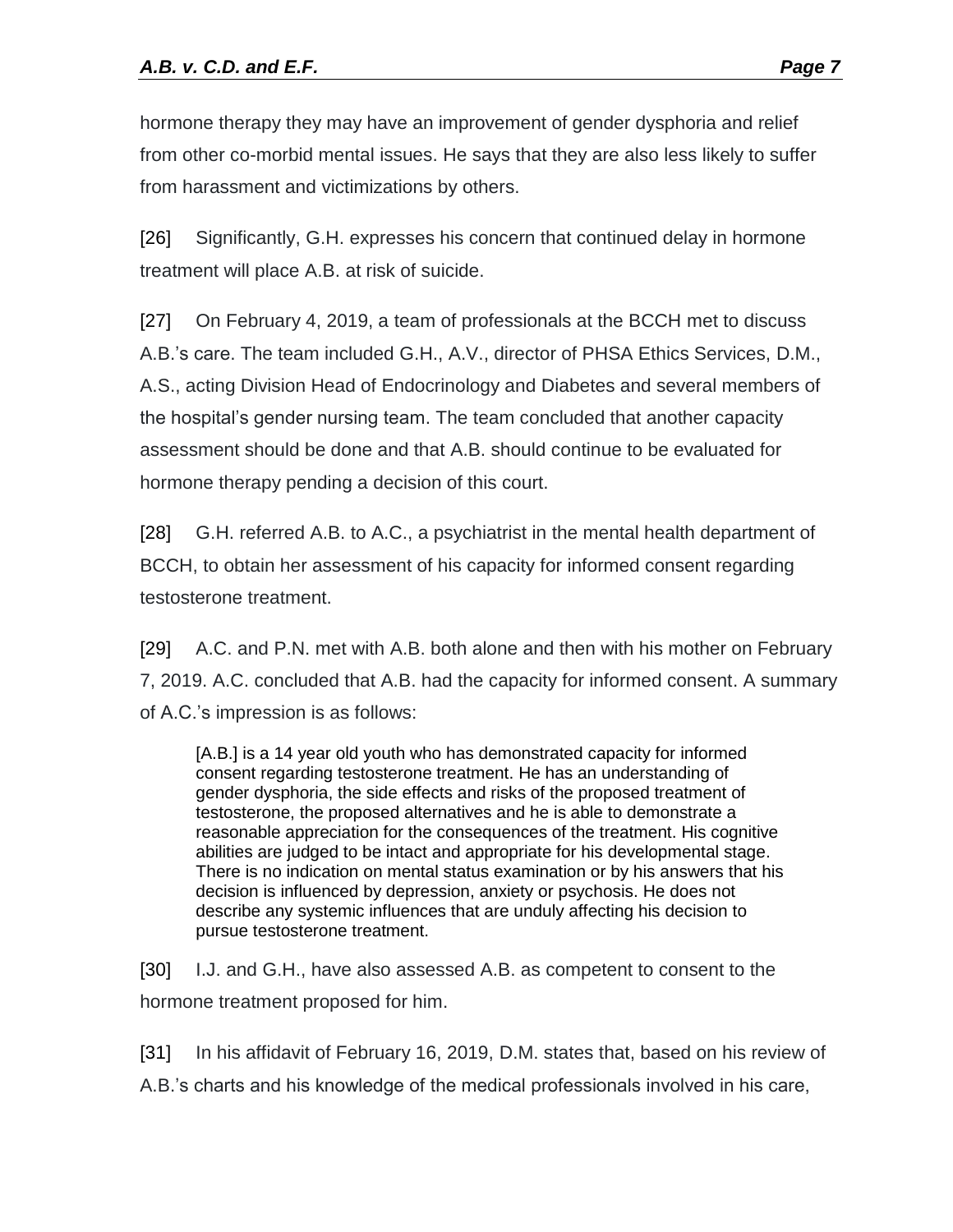there is no medical basis to disagree with the assessments by I.J. or G.H. and they have followed the appropriate guidelines in reaching their conclusions. He states further that in the case of a child who is dealing with gender identity issues and who has previously attempted suicide, "...there is a significant risk of further attempts – and possibly even completion – if treatment is delayed".

[32] In A.B.'s affidavit of February 14, 2019, he states that he consents to the treatment recommended by G.H. and is desperate to start the treatment. He says that every day his body develops more "female-ness" and he looks less and less like a boy. He says this causes him distress and sets him up for bullying and harassment.

[33] In her affidavits, A.B.'s mother states that she has serious concerns for A.B.'s well-being if he has to wait to begin treatment for his gender dysphoria. She says, "If his treatment is put on hold, I am terrified that A.B. will conclude there is no hope and will take his life."

[34] A.B.'s father is opposed to the commencement of hormone treatment for his son at this time. He seeks the continuation of an injunction to restrain the administration of testosterone injections, puberty blocking drugs and related medical and preparative interventions until April 5, 2019 at which time he proposes that his petition and the position of the respondents could be heard.

[35] In essence, the father wants the opportunity for a more fulsome hearing to shed more scientific light onto the implications of gender transition treatment for his adolescent child.

[36] A.B.'s father filed an affidavit with the court on February 11, 2019. He refers to a written agreement between him and A.B.'s mother under the *Family Law Act*. Paragraph 1 of that agreement provides that each parent will exercise all parental responsibilities with respect to A.B., "…subject to section 17 of the Infants Act, giving, refusing or withdrawing consent to medical dental and other health-related treatments for the child".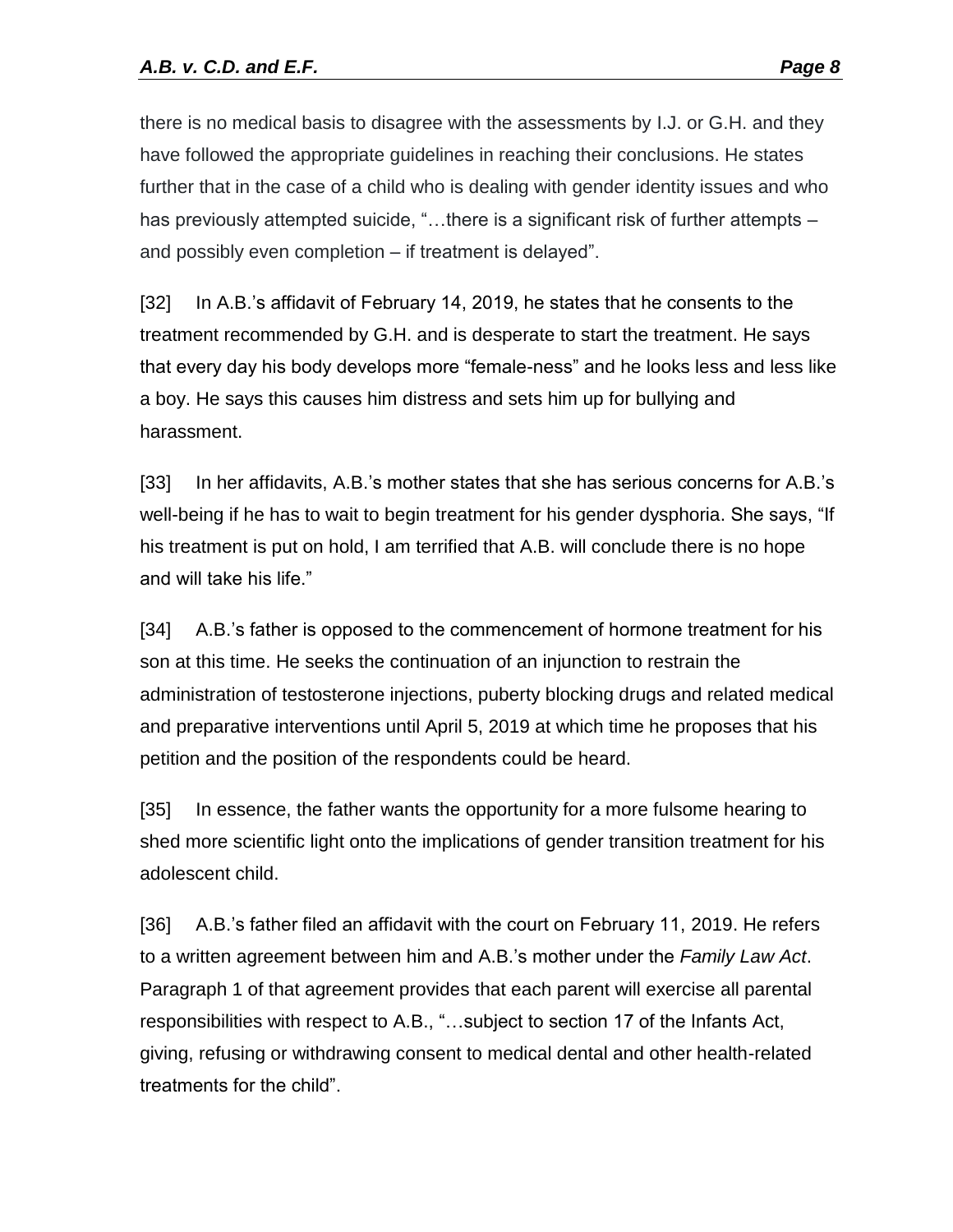[37] In support of his position A.B.'s father filed an affidavit of Quentin L. Van Meter, MD, of Atlanta, Georgia. He is a medical doctor specializing in pediatric endocrinology. Dr. Van Meter states that his affidavit is in support of an interim injunction. He comments on the harmful psychological and physical effects of gender transitioning on children and other matters. While he states that he has had the opportunity to review the facts of "this case" and was asked to respond to certain topics, it is not clear what he was asked nor does he make any mention of A.B. or the opinions expressed by his medical advisors.

[38] A.B.'s father also attaches an affidavit of Miriam Grossman of Airmont, New York. Dr. Grossman is a psychiatrist with a sub-specialty in the field of child and adolescent psychiatry. Her affidavit was sworn on June 11, 2018 and filed in the Court of Queen's Bench in Alberta in relation to another case where A.B.'s father says similar issues were considered by that court.

[39] I take the father's position to be that the affidavits of those medical professionals are examples of the additional light that could be shed on the question of the appropriate treatment for a young person suffering from gender dysphoria and they support his position that A.B. should not undergo further treatment at this time.

## **Analysis**

[40] The orders sought by A.B. are supported by the Provincial Health Services Authority (BCCH), A.B.'s mother, G.H., A.B.'s treating physician, I.J., a psychologist at BCCH and D.M., the medical director of the Gender Clinic at BCCH.

[41] C.D. opposes the orders sought by A.B.

[42] C.D. and E.F. are separated and engaged in matrimonial proceedings.

[43] There is some evidence that indicates the A.B.'s father is somewhat disingenuous in seeking to present more scientific evidence relating to gender transition treatment. Rather, some evidence suggests that he has been delaying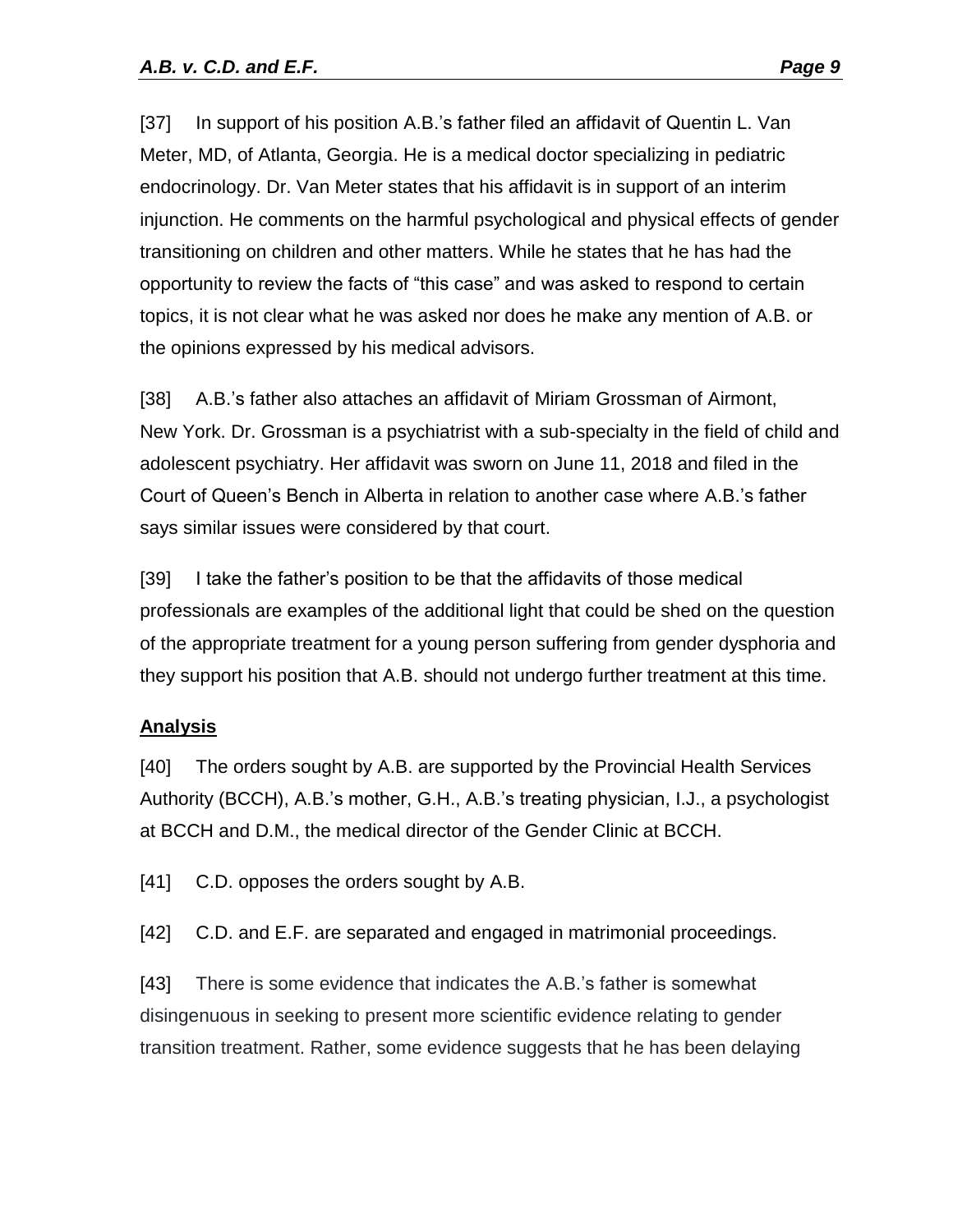proceedings as a way of preventing his son from obtaining the gender transition treatment that he seeks.

[44] After informing the clinic at BCCH on August 19, 2018 that he was opposed to the proposed hormone therapy, notwithstanding the consent signed by A.B., the treatment was postponed. The clinic's social worker then tried on numerous occasions to arrange a meeting between A.B.'s father and G.H.. In response to one of the requests by the social worker, A.B.'s father wrote on October 22, 2018 that he could not meet because of scheduled hip surgery. He also said that while he did not agree with the proposed hormone therapy he had decided that he would not try and block the medical treatment and would honour that decision moving forward. The social worker was again unsuccessful in arranging a meeting with the father. On December 1, 2018 the clinic wrote to the father indicating that they would commence the treatment after December 15, 2018 as A.B. had the exclusive right to consent to it. The father then commenced proceedings in the Provincial Court.

[45] In the Provincial Court on January 28, 2019, the father argued that the matter could not be heard that day and that he needed to commence proceedings in the Supreme Court under the *Infants Act*. The Provincial Court then ordered a continuation of the injunction described earlier in these reasons

[46] Between January 28, 2019 and February 6, 2019 the father did not commence proceedings in this court.

[47] On February 7, 2019, A.B. initiated proceedings under the *Family Law Act* seeking the treatment that he believes he urgently needs. The father filed a response but no evidence in relation to A.B.'s claim.

[48] On February 14, 2019, A.B.'s father filed a petition in court naming 9 respondents including the Ministry of Education for B.C., the Provincial Health Services Authority (BCCH) and elementary and high school counselors and officials.

[49] I give the affidavit evidence of Dr. Van Meter and Dr. Grossman little weight. While they are both experts in their fields, and express views that indicate risks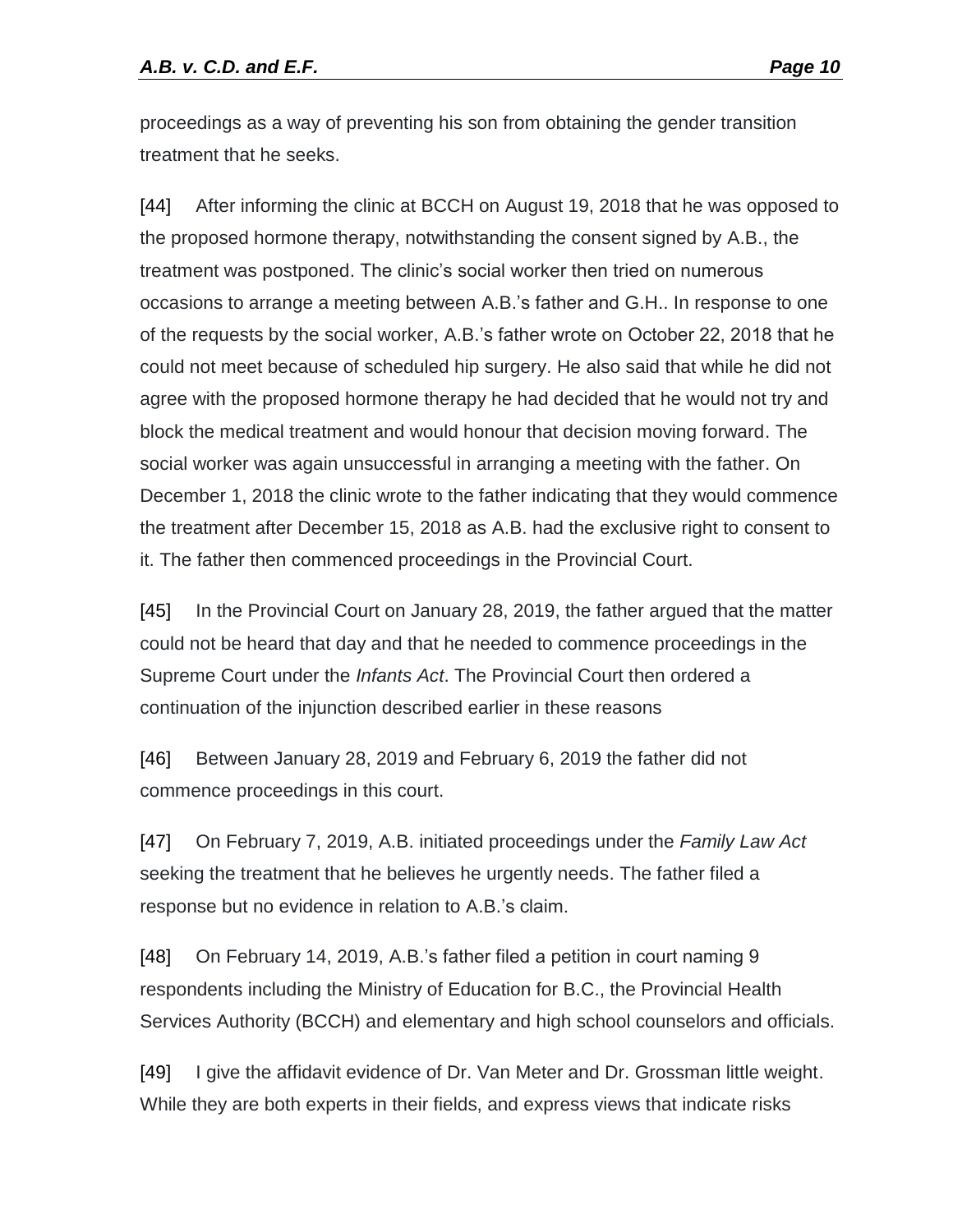associated with transition treatment, neither of them comment on the particular facts of A.B.'s case which include his risk of attempting suicide. C.D. has had at least since August 14, 2018 to muster medical opinions that pertain specifically to A.B. and the proposed treatment but has done no more than provide the general opinions of two American doctors. Their views are of such a generic nature that they are of little use in evaluating the best interests of A.B.

[50] Having said that, it still remains to consider whether further delay to allow the father time to obtain more opinions is in the best interests of A.B.

[51] In my view it is not.

[52] The totality of the evidence regarding A.B.'s medical needs including the opinions of I.J., G.H., D.M., and A.C., leads me to conclude that his hormone treatment should not be delayed further.

[53] The risks to A.B. of further delay have also been clearly identified by D.M. and A.B.'s mother both of whom are concerned that having previously attempted suicide, further delay may result in him attempting it again.

[54] While A.B.'s father does not consent to the treatment, I am satisfied that A.B.'s consent is sufficient for the treatment to proceed.

[55] Section 17 of the *Infants Act*, R.S.B.C. 1996, c. 223 provides:

17. (1) In this section:

"health care" means anything that is done for a therapeutic, preventive, palliative, diagnostic, cosmetic or other health related purpose, and includes a course of health care;

"health care provider" includes a person licensed, certified or registered in British Columbia to provide health care.

(2) Subject to subsection (3), an infant may consent to health care whether or not that health care would, in the absence of consent, constitute a trespass to the infant's person, and if an infant provides that consent, the consent is effective and it is not necessary to obtain a consent to the health care from the infant's parent or guardian.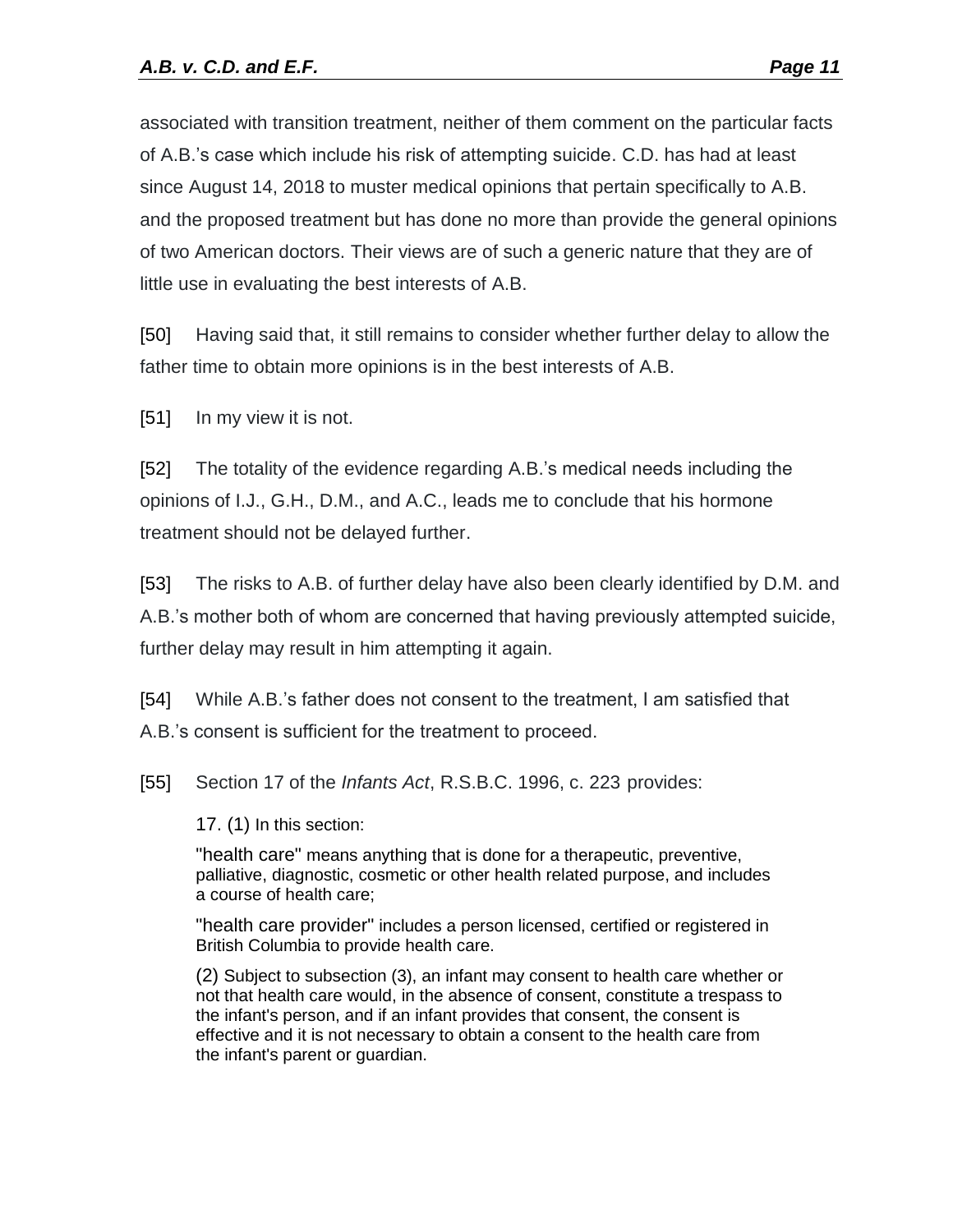(3) A request for or consent, agreement or acquiescence to health care by an infant does not constitute consent to the health care for the purposes of subsection (2) unless the health care provider providing the health care

(a) has explained to the infant and has been satisfied that the infant understands the nature and consequences and the reasonably foreseeable benefits and risks of the health care, and

(b) has made reasonable efforts to determine and has concluded that the health care is in the infant's best interests.

[56] Having considered the form of consent signed by A.B. and the evidence of I.J., G.H. and A.C., I am satisfied that A.B.'s health care providers have explained to A.B. the nature and consequences as well as the foreseeable benefits and risks of the treatment recommended by them, that A.B. understands those explanations and the health care providers have concluded that such health care is in A.B.'s best interests.

[57] As the father is seeking injunctive relief, I have considered the principles enunciated in *RJR-MacDonald Inc. v. Canada (Attorney General)*, [1994] 1 S.C.R. 311.

[58] In view of the established law regarding the right of a mature minor to consent to medical treatment and the assessments of a number of physicians that A.B. has capacity to consent as well as the evidence of his health care providers that the proposed treatment is in A.B.'s best interests, there is no serious question to be tried.

[59] At the second stage of the RJR test, the inquiry is whether the litigant who seeks the interlocutory injunction would, unless the injunction is granted, suffer irreparable harm. A.B.'s father has not demonstrated that a refusal to grant the injunction would adversely affect or irreparably harm him.

[60] As to the third stage, I accept G.H.'s evidence that delaying hormone therapy for A.B. is not a neutral option as he is experiencing ongoing and unnecessary suffering from gender dysphoria. In my view the balance of convenience clearly favours A.B.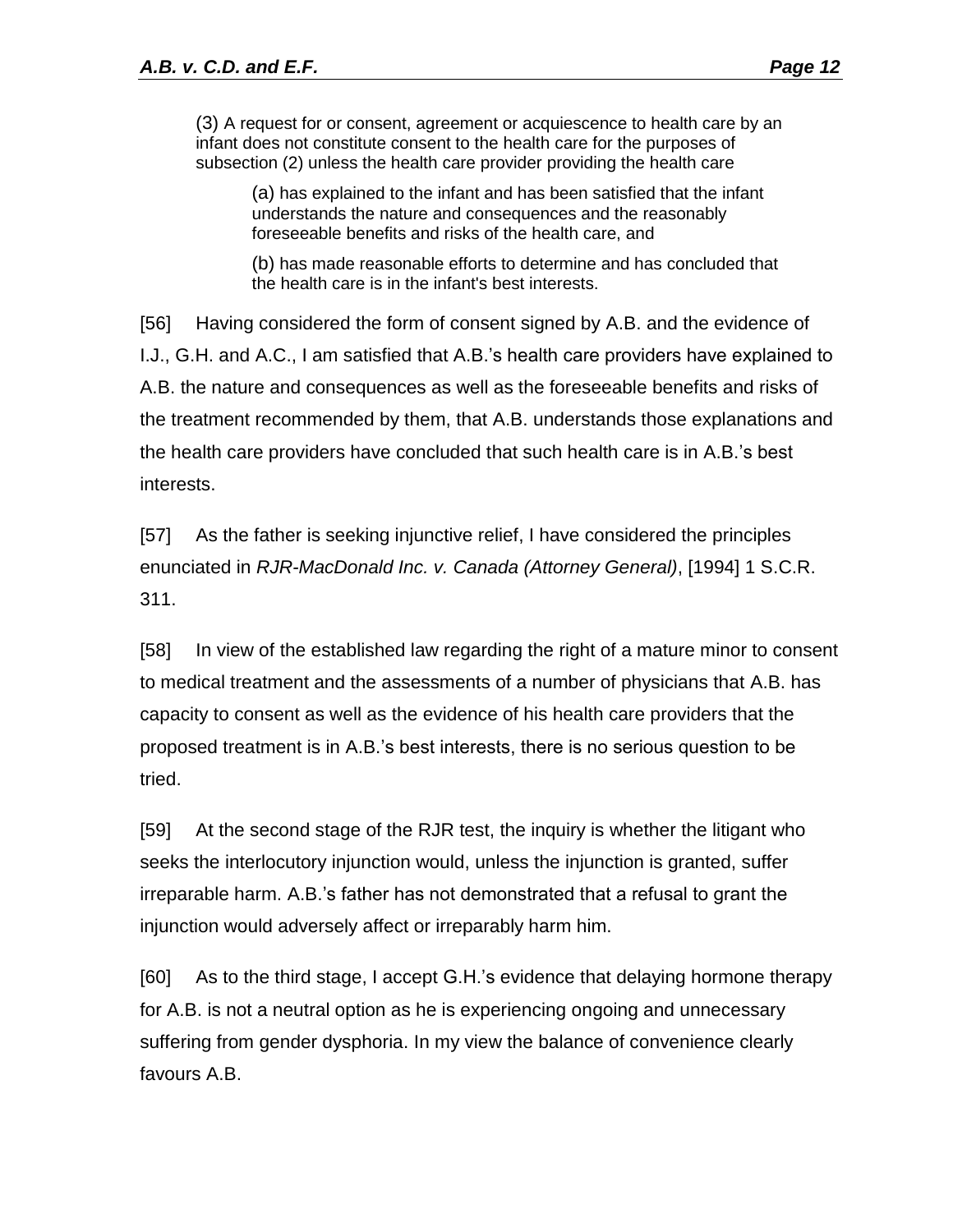## **Publication Ban**

[61] The parties and the intervenor on behalf of the National Post and Vancouver Sun all agree that the names of the young person and his father and mother should be anonymized with initials and that there shall be no publication of any information which would tend to identify them.

[62] The parties also seek an order initializing the names of a number of the health care providers at BCCH, a social worker at BCCH who has been involved in this case and counsel for A.B.

[63] The individuals who seek anonymity have expressed concern for their privacy and safety. It is submitted that this concern arises because of strongly held views by those who oppose gender transitions especially when they involve children.

[64] The courts of Canada are presumptively open. There were many individuals in the gallery of the court during these proceedings exemplifying this principle.

[65] The burden of displacing the open court principle lies on those who seek to restrict access and thereby limit freedom of expression.

[66] Because the presumption is so strong and so highly valued in our society, a judge must have a convincing evidentiary basis for issuing a ban: *R. v. Mentuck*, [2001] 3 S.C.R. 442.

[67] In *Mentuck*, where a one-year ban on the identification of undercover police officers was upheld, Iacobucci J. stated at para. 32:

32. A publication ban should only be ordered when:

(a) such an order is necessary to prevent a serious risk to the proper administration of justice because reasonably alternative measures will not prevent the risk; and

(b) the salutary effects of the publication ban outweigh the deleterious effects on the rights and interests of the parties and the public, including the effects on the right to free expression, the right of the accused to a fair and public trial, and the efficacy of the administration of justice.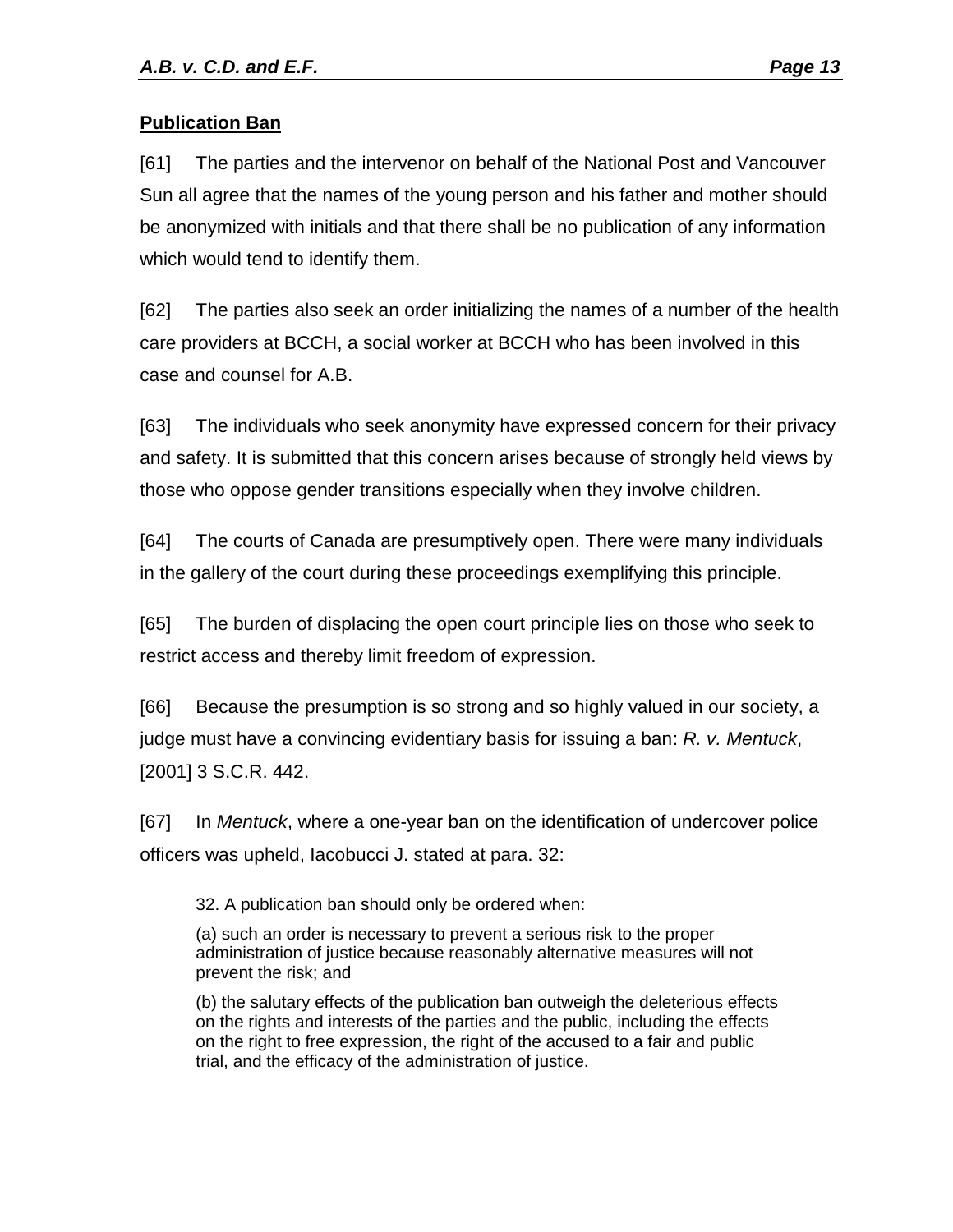[68] In *A.B. v. Bragg Communications Inc.*, [2012] 2 S.C.R. 567 [*Bragg Communications Inc.*] the Supreme Court of Canada held that a 15 year-old girl could proceed anonymously in her application against an internet provider for an order requiring the disclosure of a particular IP user. The decision is based in part of the inherent vulnerability of children and the Court's view that in the absence of evidence of a direct, harmful consequence to any individual applicant a court may conclude that there is objectively discernable harm. In that case the court said that it was reasonable and logical to accept that cyber bullying could result from the disclosure of the girl's name.

[69] In *A.B. v. Canada (Attorney General)*, 2016 ONSC 1571, McEwen J. granted confidentiality orders, including a publication ban to protect the identity of physicians and other healthcare providers in an application for physician-assisted death. He stated that the physicians desire to keep their identities private because of personal and professional implications was "...entirely reasonable … given the publicity and controversy surrounding physician-assisted death." He also accepted the submission that physicians might be less likely to provide assistance to terminally ill patients if their identities were known.

[70] While the reasoning in *Bragg Communications Inc*. and *A.B. v. Canada (Attorney General)* clearly applies to A.B., and, indirectly, to her mother and father, I am not persuaded that it should be extended to the professionals at BCCH who were involved in his care or to A.B.'s counsel. There is no evidence of a direct, harmful consequence to any of those individuals if their name is disclosed in relation to these proceedings. Nor do I consider those individuals to be vulnerable persons such as the girl in *Bragg Communications Inc*. or A.B.

## **Summary of Orders:**

- 1. It is declared under s. 37 of the *Family Law Act* that it is in the best interests of A.B. that:
	- (a) he receive the medical treatment for gender dysphoria recommended by the Gender Clinic at BCCH;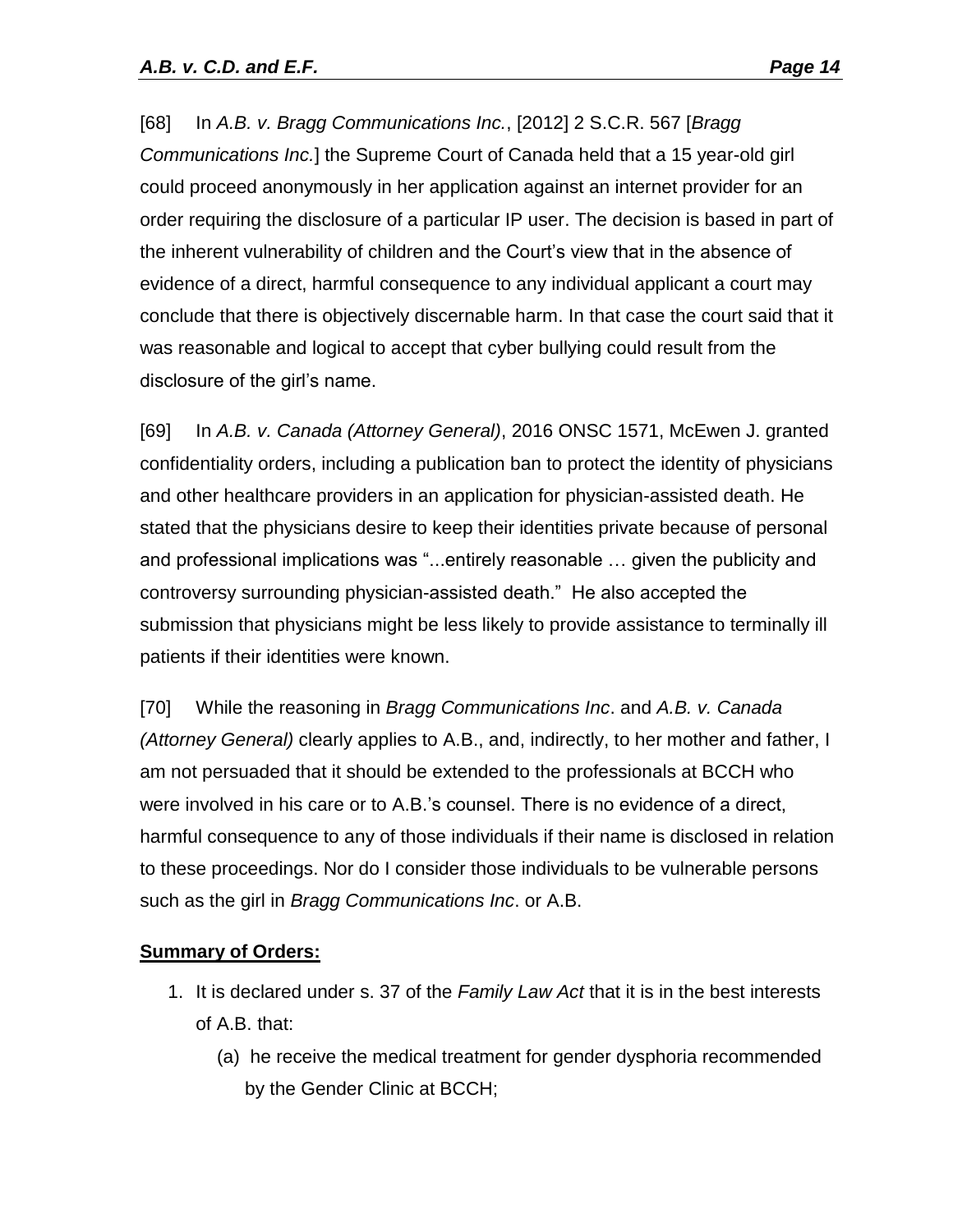- (b) he be acknowledged and referred to as male, both generally and with respect to any matters arising in these proceedings, now or in the future and any references to him in relation to this proceeding, now or in the future, employ only male pronouns;
- (c) he be identified, both generally and in these proceedings by the name he has currently chosen, notwithstanding that his birth certificate presently identifies him under a different name.
- 2. It is declared under the *Family Law Act* that:
	- (a) A.B. is exclusively entitled to consent to medical treatment for gender dysphoria and to take any necessary legal proceedings in relation to such medical treatment;
	- (b) Pursuant to para. 201(2)(b), A.B. is permitted to bring this application under the *Family Law Act* and to bring or defend any further or future proceedings concerning his gender identity;
	- (c) Attempting to persuade A.B. to abandon treatment for gender dysphoria; addressing A.B. by his birth name; referring to A.B. as a girl or with female pronouns whether to him directly or to third parties; shall be considered to be family violence under s. 38 of the *Family Law Act*.
- 3. A.B. is permitted to apply to change his legal name from that on his birth certificate to his chosen name and the consent of his mother or father for such change is not required.
- 4. A.B. is permitted to apply to change his gender pursuant to s. 27 of the *Vital Statistics Act*, without the consent of his father or mother.
- 5. In these proceedings, including all applications associated with the proceedings, the names of the applicant young person, his father and his mother shall be anonymized. The applicant young person shall be referred to as A.B., his father shall be referred to as C.D. and his mother shall be referred to as E.F.
- 6. The publication by any person of any information that may disclose the identities of A.B., his father or his mother is prohibited.
- 7. The application by C.D. is dismissed.